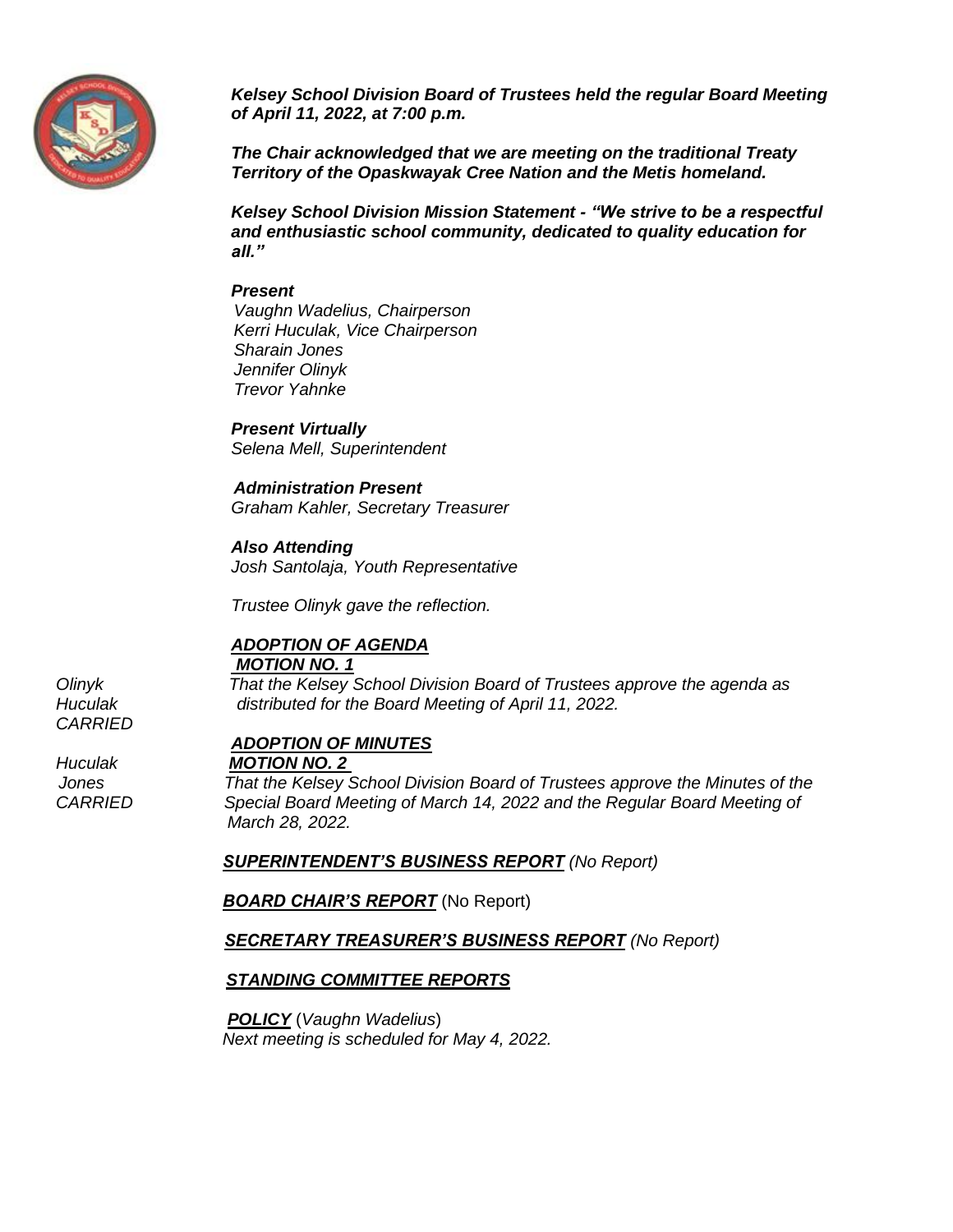

*Page Two April 11, 2022*

### *STANDING COMMITTEE REPORTS continued…*

 *FINANCE (Kerri Huculak) Next meeting is scheduled for April 27, 2022.* 

 *NEGOTIATIONS AND PERSONNEL (Trevor Yahnke) Next meeting is scheduled for April 21, 2022.* 

 *TRANSPORTATION* (*Jennifer Olinyk*)  *Next meeting is scheduled for April 19, 2022.* 

*BUILDINGS AND MAINTENANCE (Kerri Huculak) Next meeting is scheduled for May 26, 2022.*

 *EDUCATION LIAISON (Sharain Jones) Next meeting is scheduled for April 20, 2022 at Scott Bateman.*

#### *COMMUNITY LIAISON (Vacant)*

# *OTHER REPORTS*

## *SCOTT BATEMAN SCHOOL*

- **SBMS** has 2 student teachers from UCN
- *March 23 - Student of the Month & Term 2 Awards*
- *Parent Teacher Conferences*
- *March 18 - Professional Development for all staff*
- *Student Council hosted a spirit week*
- *SBMS has registered for the Manitoba Indigenous Games*
- *MBCI orientation meeting was held for grade 8 students*
- *April 8 & 9 - Middle years basketball tournament*
- *April 12 - Community Night*
- *Rock Paper Scissors tournament is being held*
- *Experiential Days/Grade 8 Farewell/Grade 8 Work Experience*
- *June 1 - WISE Kid-Netic Energy Workshops*

#### *MBCI YOUTH MEMBER REPORT - (Josh Santolaja)*

- *Easter Activities - Monday - Wednesday - Candy jar guess and egg decorating for Instagram*
- *Candy filled eggs will be hidden around the school*
- *Easter bunny will be hopping around for "guess the individual"*
- *Wednesday - Grad popcorn sale and an extended break to win in games and crochet*
- *Grad valedictorian nominations are due by May 12.*